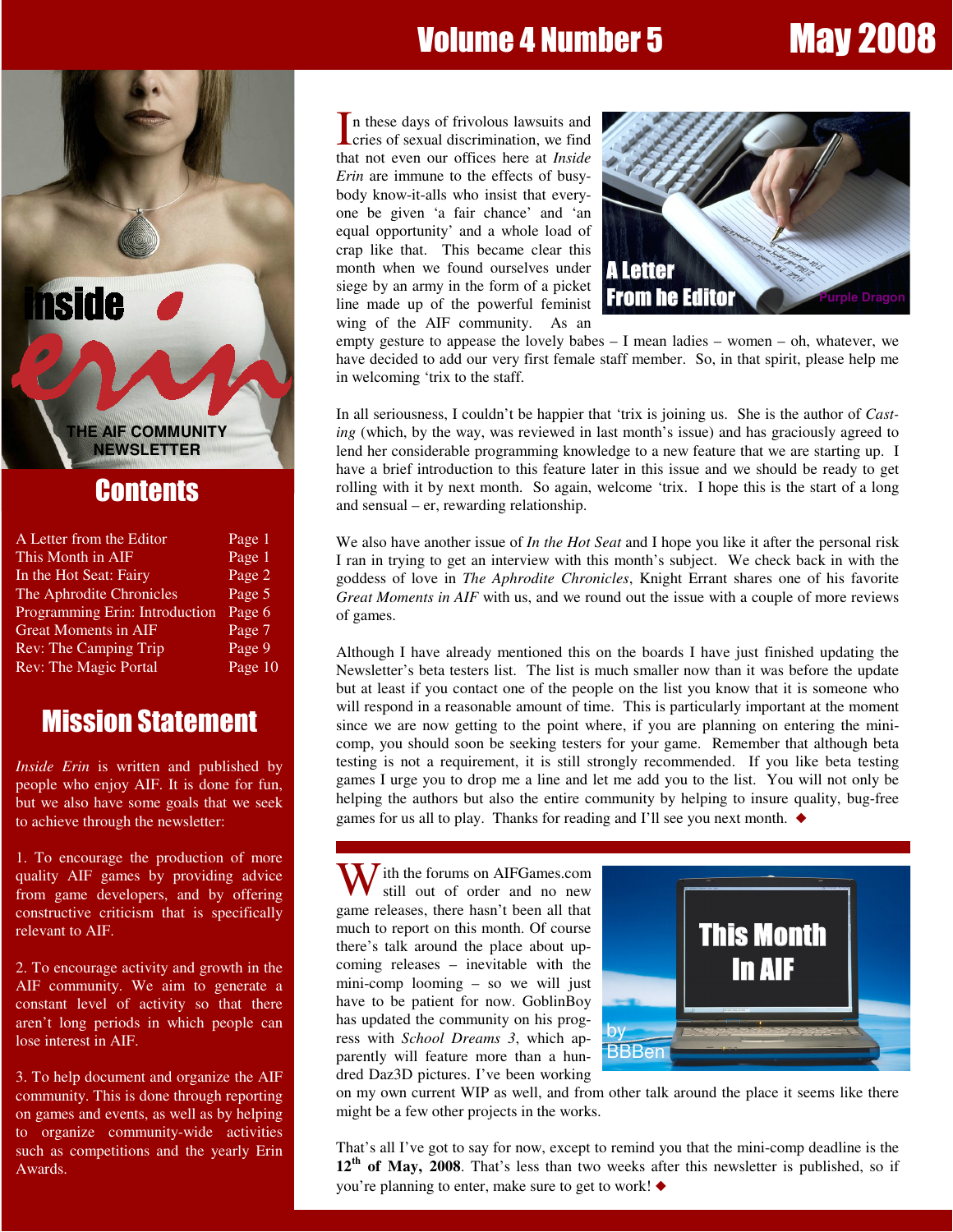This month I had the honor of being able to sit down with someone who has become nearly a legend in AIF. Anyone who has played A. Bomire's games (and who hasn't) has come to expect and his month I had the honor of being able to sit down with someone who has become nearly a legend in AIF. Anyone who has look forward to the appearance of the fairy and I thought it was high time that she got the chance to tell a bit of her own story without her boss breathing down her neck. We at *Inside Erin* thank her for her time, her honest and thoughtful answers, and most of all, for not turning your editor into a newt for summoning her without permission.

So, without further ado . . .

XYZZY



>BAMF!< With a soft explosion, a small blond woman appears, surround by a cloud of smoke. She is hurriedly wrapping a terry-cloth towel around her waist, and her skin glistens with water and tiny soap bubbles. Her blond hair hangs in wet ringlets about her head, and her small pointed ears show prominently. "Dammit Bomire! I was in the show..." she growls, then stops. "Huh? Who the hell are you?" Before I can respond, she holds up a hand. "Hold on a minute!" She pulls out a wand and waves it. A blast of hot air blows out of the end of it, which she uses to blow dry her hair, which also miraculously arranges itself about her head. Then she waves it .at her body, which instantly dries. She pulls off the terry cloth towel, and for a second it looks like she is going to show off her nude body, but somehow she has changed into a short, strapless, tight green minidress. She tosses the towel aside, and it disappears before it hits the ground. Then she turns back. "Okay, let's try this again. Who are you?"

**IE:** I'm terribly sorry to summon you like this but I didn't know any other way to contact you. My name is Purple Dragon and I'm the editor of the AIF Newsletter. I was wondering if you would be interested in being interviewed for the Newsletter. There are a lot of people out there who would love to hear what you have to say.

**Fairy:** \*Sigh\* "Sure, why not? I mean, I can take a shower any time, right?" She sighs again, rubbing her temples. "Sorry, sorry…" she says. "My therapist says I should be less…uhm..'bitchy' was the word he used. Before I turned him into a newt." I must have looked pretty shocked (and a bit worried that I would share his fate) because she laughs and quickly adds. "Oh, he got better!" She laughs again, then stops. "Get it? Monty Python and the Holy Grail?" She pauses, then switches to a really crappy British accent. "She turned me into a newt! Well, I got better!" She laughs again, then drifts off into chuckles before finally falling silent. "Never mind!" she says, rolling her eyes. "Sure..go ahead and ask away."

**IE:** I guess the first thing that we have always kind of wondered is about your name? What should I call you?

**Fairy:** "My name?" She frowns. "Well, I don't really like using it. You know how some girls get some really pretty names, and other girls get stuck with some other, less attractive names? I was named after a great-aunt who really just wanted to stick it to someone else after having put up with her name all of her life." She frowns again. "Bitter old woman, if you ask me. But, there you have it. My name is..." She pauses, then smirks. "None of your business. I'll just go by 'Fairy' for right now. I'll give you a hint, though. I was very surprised when I learned that my name and Mr. Bomire's first name are so similar. At least, they sort of rhyme. Sort of." She smiles.

**IE:** That brings up another question, what is that exactly?

**Fairy:** "What? Oh, his name?" She tsks, wagging her finger. "Uh-uh. You'll have to ask him."

**IE:** Well, in that case why don't we start at the beginning. You're first appearance was, I believe, in Mr. Bomire's *Dexter Dixon: In Search of the Prussian Pussy.* In fact, he seems to be the only person you will (or at least have) worked for in the AIF community. How did you first meet Mr. Bomire and what led up to you getting this part?

**Fairy:** "Well, first of all, *Dexter Dixon* wasn't really my first appearance. It was just the first one where I got a credit. I had done some other work before that. In fact, since I was very small. It was my mother's idea, really. She tried most of her life to follow in the footsteps of my grandmother. But, really, following 'Tinkerbell'? There's no way. Oh, you didn't know that? Yes, my grandmother played Tinkerbell, and no I don't know what it was like to work for Walt Disney. I wasn't even born until after he died. Anyway, Mom was always trying to get her own big role. The best she ever did was as a stand-in for those Keebler elves. They made one or two commercial with female elves, and Mom did some work there. She never got her chance on screen, though – those elves have a pretty tough union.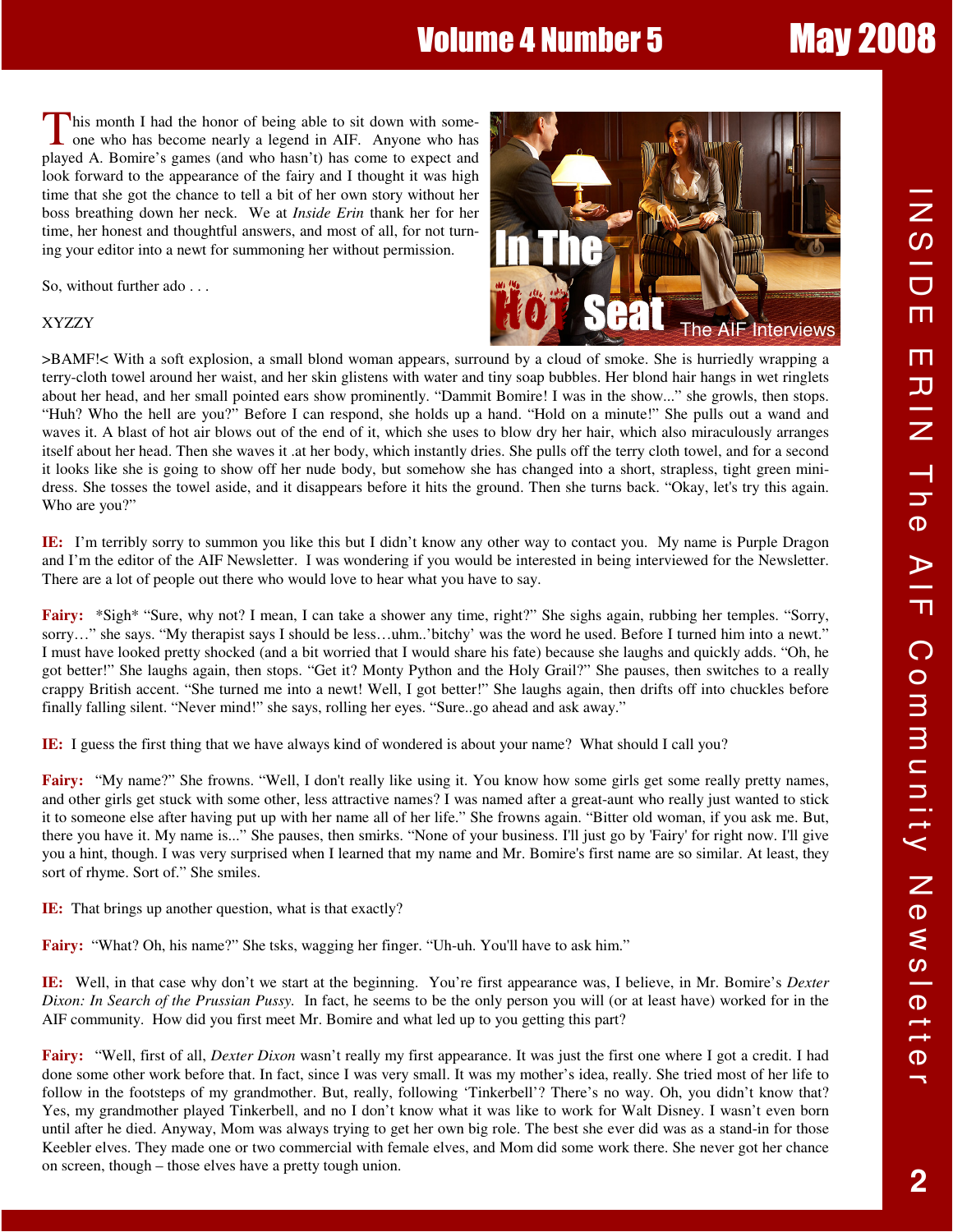Anyway, when I came along, she got me doing some junior fairy pageants and such, and eventually I got some work. Nothing really major, and nothing at all credited. You know how it goes – you'll do just about anything to get your big break! I mean – think of it! Grandma did one – just ONE – movie, and she's set for life! She's still getting royalty checks out the wazoo for that 10 second introduction she does for Disney shows and movies – and they don't even use her anymore. It's all CGI now-adays.

Uh..what was the question? Oh, yeah. Where I met Mr. Bomire. I just answered the typical cattle call for work. He looked me over and I guess he liked what he saw." She grins wryly. "Or, maybe he just likes blowjobs? Anyway, I got the part."

**IE:** Is there some reason that Mr. Bomire is the only person you have ever worked for? I realize that you have had jobs outside the AIF community but would you consider working for others in the genre?

**Fairy:** "Why do I keep working for Mr. B?" She taps her closed fist with her wand, and when she opens her hand a piece of what looks like plastic coated paper unfurls. "Because of this." She holds it up, showing a page densely packed with words. "This is my contract with Mr. Bomire." She turns it towards herself, scanning the page. "It states that he has an exclusive contract with me, but that he has to use me in every game he can." She shrugs. "It's not a bad deal. I don't get a chance to branch out as much as I'd like, but so far I get steady work. I mean, I'd consider work for someone else, but there's that 'exclusive' clause. And..." She tosses the page to the floor, and whips out her wand. She aims it at the paper, and the air is shattered by a sizzling ZZZZZZAP! as a small lightning bolt shoots from the wand into the page. This is followed by numerous other explosions as little missiles and bombs assault the paper, and finally by a rending and tearing sound as a paper shredder appears and tries to eat the page. When the smoke clears, the contract lies where it fell, completely unharmed. "This thing is indestructible! I've tried everything!" She turns, opening her eyes wide and fluttering her eyelids. Her hands toy with the upper edge of her tight bodice, and she takes a deep breath, straining the bonds of her mini-dress. "You don't happen to know anything about contract law?" She moves closer. "Do you?" she asks breathily.

**IE:** Uh, I'm afraid not, sorry.

**Fairy:** Her face falls at my answer. "Oh," she says, moving back and letting her hands fall to her sides. "Ok."

**IE:** That thing you did with the wand in DD was incredible. Is that standard teaching in fairy school or just something that you picked up along the way?

**Fairy:** She laughs. "Standard teaching! Hardly!" she says. "Did you take 'Wanking 101' when you were in school?" She laughs again. "Sorry..sorry, I don't mean to seem like I'm ridiculing, but ...no, they didn't teach that in school." She giggles again. "There are some things a girl just picks up on her own. Well, and you know...girls talk. I mean, you should hear some of the things some of my friends have done with their wands!"

**IE:** Like what for example?

**Fairy:** She pauses, studying her wand. "Okay..now look, I've never done this myself! But..." She holds the wand's shaft between her hands, rubbing them back and forth. The wand rolls under her palms, slowly becoming longer and longer, and more flexible. She gives it one last spin, and lets it fall to the ground. It continues growing, becoming 8 feet and then 10 feet in length. The end of the wand takes on a bulbous appearance, and the star at the other end cups itself. The bulbous end starts snaking up her leg, while the star plunges towards her large breasts. She grasps the wand firmly, and gives it a shake. It quickly stiffens and shortens back to its regular length. "Whew!" She breaths. "I didn't think it would be that aggressive..." she studies the wand thoughtfully, turning it in her hands. "Hmm? What?" she says, as if suddenly realizing that she isn't alone. "Sorry..I was thinking about something."

**IE:** Mr. Bomire's second game was *Last Minute Gift*. I understand that you originally had a part in that but it ended up getting canceled due to contest restrictions. How did it make you feel to lose out on the part?

**Fairy:** She shrugs. "I still got paid, although it was a very small fee. Besides, at that time, I was heavily into work on *The Backlot*. I'm not even sure I could have found the time to do much in that game."

**IE:** Now that was a great one and very different than your other roles. Most of your appearances have been rather small, but in *The Backlot* that was certainly not the case. What made you decide to take the larger role when you had previously voiced your desire to cut back on work in AIF?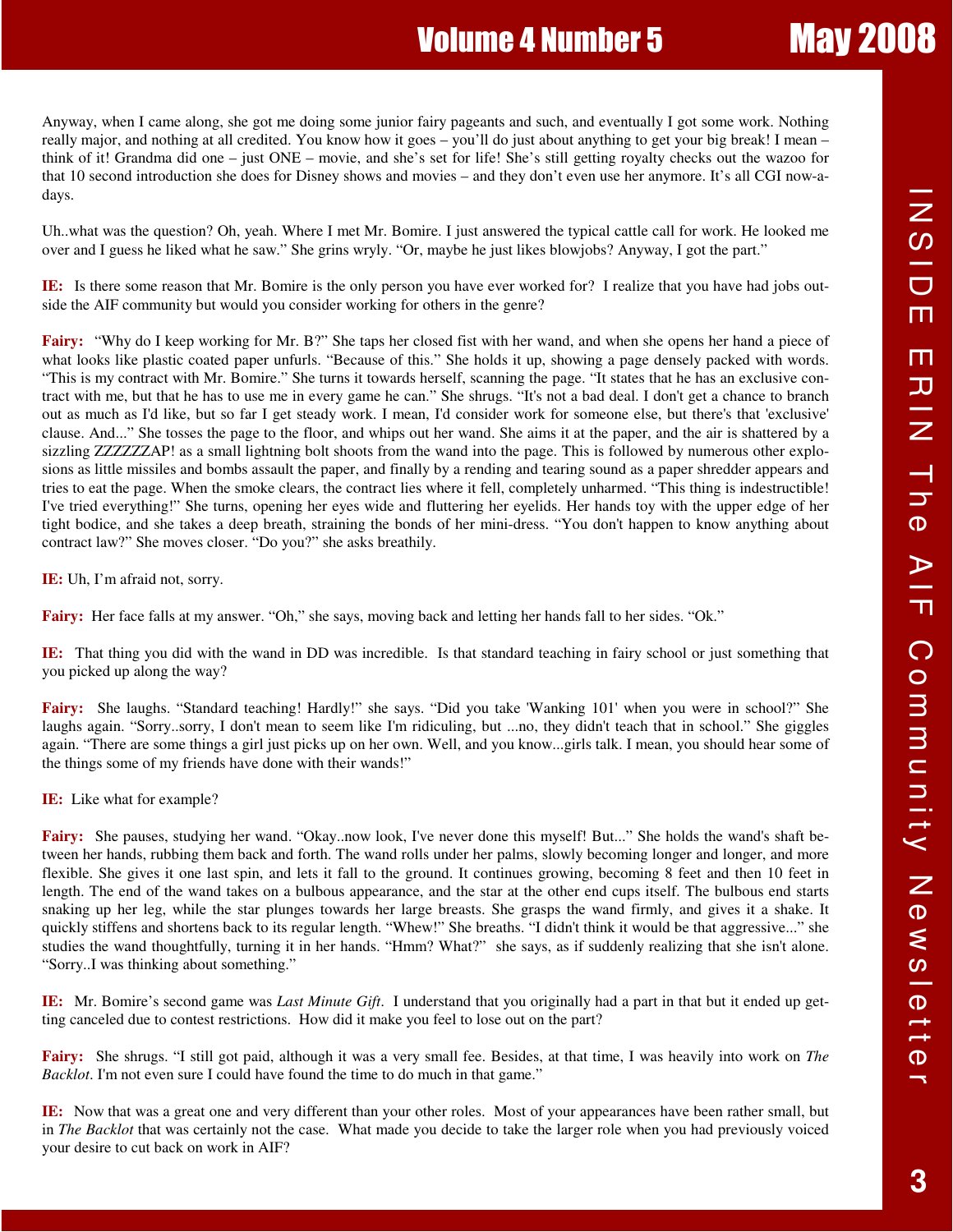**Fairy:** "That was part of the contract that I signed with Mr. B," she says. "I was to do my appearance in *Dexter Dixon*, but after that I was to star in my own game. I guess I was a little too anxious to find work, because I didn't really read the fine print that well. It wasn't until after I was heavily into *Dexter Dixon* that I realized that Mr. Bomire was an AIF writer. Boy, was I pissed after that! I mean, he made it up later, but at first..yeah, I was pissed." She pauses, thinking. "Anyway, in *The Backlot*, I got a chance to get 'super-sized'!" She stands back, letting me look at her full, though still somewhat diminutive, body. "That really made up for it. I don't get mobbed anymore on the way to the supermarket. Little kids screaming 'Tinkerbell! Tinkerbell!' I still have the wings," she turns, showing the small wings fluttering softly on her back. "But they're hardly visible. Especially when I wear a sweater. And boy, with tits like these!" She cups her full breasts. "You'd better believe the guys aren't looking at my wings, with or without a tight sweater!" She laughs.

**IE:** I assume that this was the first time you had experienced sex while the size of a full-grown human woman. What was the same and what was different? Which do you like better?

Fairy: "Well, sex as a fairy is...difficult. I mean, have you ever seen a male fairy? Me neither! That's why we fairy are so... creative...about coordinating sex with the big folk. Now that I'm full sized, I don't have to resort to all of those tricks that I used to use. I can throw down with the best of them – maybe a little better!" She winks.

**IE:** But if all fairies are female then how--? I mean where--?

**Fairy:** "Where do fairies come from, if there aren't any males? Well, James Barrie said in *Peter Pan* that 'When the first baby laughed for the first time, his laugh broke into a million pieces, and they all went skipping about. That was the beginning of fairies '." She looks at me for a second, then breaks out into laughter. "I'm sorry..I just couldn't keep a straight face! I mean.. really! 'His laugh broke into a million pieces, and they all went skipping about!' What a load of crap!" She laughs again. "And that hogwash about fairies being fallen angels? Or, possibly devils?" She shakes her head. "More bullshit." She shrugs. "Fairies are just like humans. Baby fairies come from mother fairies, who get knocked up when they aren't careful. We're just all female, that's all." She remains quiet, then smirks, a laugh trickling out of her mouth. "Sure, that's it." She refuses to say anything more.

**IE:** It was my understanding that the transformation you underwent in *The Backlot* was permanent but, and forgive me if I'm wrong, you seem a bit shorter than I was picturing.

**Fairy:** "Well, I have shrunk a little since doing *The Backlot*. I mean, I was originally just about 6 inches high, and then I grew 5 feet taller in *The Backlot*. But since then, I've noticed that I am shrinking slightly every year. I'm now just over 5 feet tall. I expect that eventually I will return to my normal fairy size. Fairies are rather hardy in nature, and naturally resistant to magic. That's why we cannot change ourselves. Even other creatures have trouble affecting us on a permanent basis." She looks down at herself. "I'm surprised that Mr. Bomire was able to do this well, really. I mean, I've heard he's a wizard in TADS, but that is just a figure of speech. Right?"

**IE:** Since *The Backlot*, your appearances have again trended toward the small. Do you now regret taking the larger role or would you be willing to do something similar again if the right part came by? If so, what would that part be? What is your dream role?

**Fairy:** "I don't really regret doing *The Backlot*, or any of the smaller roles that I've done. I've said all along that I really want to get out of doing AIF, and Mr. Bomire and I have come to an understanding. He no longer asks me to do any sex scenes that I don't want to do, and I no longer bring his zipper to life." She grins evilly, showing her teeth and making snapping motions. She laughs as I reflexively cross my legs. "So, we get along much better now."

She pauses. "My dream role?" She thinks. "I think I'd like to play a part much like Lynn in *The Backlot*! The evil villain! I mean..that would be so much fun!" She stands up, waving her wand. A breeze starts blowing from seemingly no-where, tousling her hair around and fluttering the edges of her mini-dress. It quickly rises until it is a strong wind, howling through the room. She holds out her arms, and floats slowly into the air. The whole room darkens, and a strange red-orange glow surrounds her body. Her eyes light up, shining a fiery red, and little lightning bolts start arcing between her fingers, and shooting from their ends. In a deep, sepulchral voice, she shouts "WHO DARES DISTURB ME!" She points her wand, and a column of fire erupts from the end, striking the chair in which she was seated. The chair incinerates instantly, becoming a pile of ash with little wisps of smoke rising from it. She laughs an evil, echoing laugh, then waves her wand again. In an instant, the wind dies down, the lights rise, and she floats gently to the floor once more. She pats her hair back into place. "Something like that," she says placidly, flicking her wand towards the pile of ash, which turns back into her chair.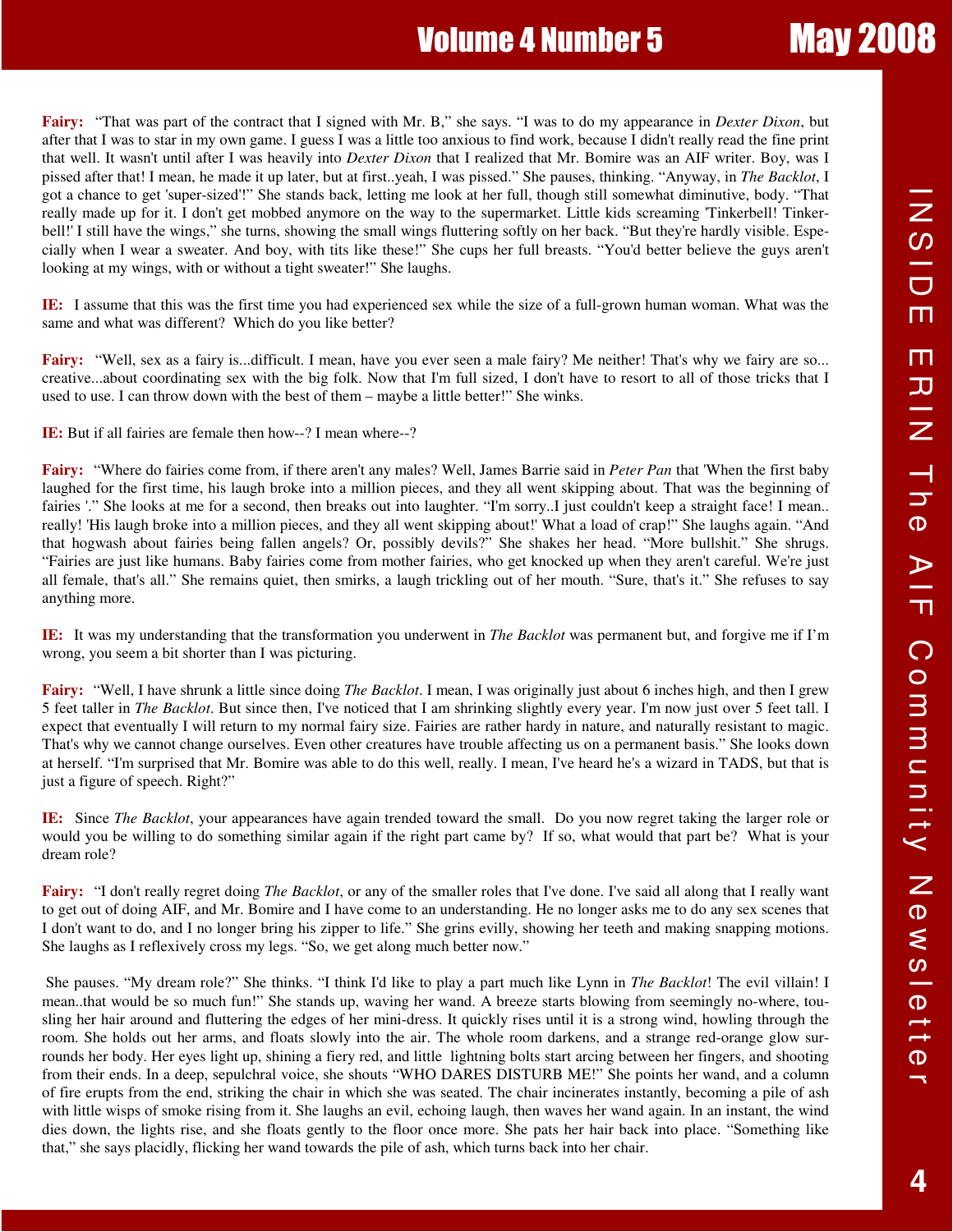**IE:** Wow! You would certainly get my vote for best villain. Dream roles aside, what are you working on at the moment? Come on, you can tell us, what new adventures does Mr. Bomire have in store for us?

**Fairy:** "Hmmm," she says, beckoning me closer. Her voice drops to a whisper. "Do I have news for you! He is currently working on ...." We are interrupted by a ringing sound, coming from seemingly no where. The ringtone sounds suspiciously like the theme song to a certain British secret agent. The Fairy stops, frowning. "Hold on..I've got to take this." She holds out her hand, tapping her palm with her wand. A cell phone appears in her palm, ringing once more. She answers it, smiling apologetically to me. "Yello!" She pauses, then frowns. "What? But all I was going to say...what do you mean I can't?" She pauses again. "Where does it say that?" She holds the cell phone between her ear and shoulder as she holds out her hand again, summoning forth the contract she showed me earlier. She searches it for a minute, waving her wand which turns into a magnifying glass. She reads for a moment, then sighs. She shakes her wand, and it turns back into a wand. The contract disappears in a puff of acrid smoke. "Fine!" she says into the phone, before hanging up. With another wave, the phone vanishes as well. She scowls at me. "Apparently I can't divulge any information regarding upcoming projects." She shrugs. "Sorry."

**IE:** How the hell did he – never mind. Well, I would like to thank you very much for taking the time to talk to me. Do you have any closing words for our readers?

**Fairy:** "Certainly. First of all, if you are going to interview a creature of magic, who has the power to turn you into a slug – call ahead!" She grins, but there is a hint of the reddish glow surrounding her that she displayed earlier. It quickly vanishes. "And, secondly, for all of your readers – If you really, really do believe in fairies – Clap your hands!" She pauses for just a beat, then smiles impishly. "I guess since this is an AIF newsletter, then your readers will have to learn to clap one-handed!" She laughs a tinkling laugh, then stands. With a flick of her wand, a slight puff of smoke, and a soft >BAMF!< of displaced air - she is gone.  $\blacklozenge$ 



As you recall, my last letter ended as I was describing my sexual encounter with a man aptly named Randy. I had him in my hands, literally, my fingers wrapped around his fully-erect penis, his eyes alight with pleasure and looking in complete wonderment at me.

He kissed me, his lips wordlessly communicating his need, like minute electric pulses meeting mine. The kiss intensified, desire passing over our tongues as they tangled between our parted lips. His hands fell between my legs again, fingertips searching almost too eagerly through my bush until he found my vagina, wet and welcoming, his fingers sinking into me with ease.



We sat holding one another, connected hands-between-legs and lips locked for several moments, gathering knowledge of one another. When we broke apart, we sat back and looked at one another in quiet reverence. I quickly (finally) pulled off my shirt and he stared with breathless amazement at my breasts – so perfect it's a wonder he didn't figure out right then that I must be a goddess. They're large, but not cartoonish; they're high and firm, but with a weight that alludes to their softness; they have a slight upward angle so that my nipples (when erect) address you right in the eye; the skin on them is smooth and pale blemishless.

"I…" he began, then broke off, sat open-mouthed for a moment, and then tried again. "I… I'm speechless. You are so amazing, so beautiful. You're like a goddess. I've never seen anyone like you."

I grinned at him and said simply, "Thank you. I'm glad you like what you see, Randy. Now come over here."

I gathered him back into my arms and we fell together onto the bed. I rolled on top of him and we squeezed our bodies together in an abandonful embrace. His hands rolled down my back and gripped my ass. I adore the feeling of strong fingers buried in my ass cheeks. It's so safe-and-warm feeling, like being wrapped in a warm, tight cocoon. And Randy is a bit of an ass man, I knew, so I figured he'd be dying to feel me back there. I know he'd want to finger my ass too, but either he was being tentative or just taking his time, because he didn't.

Instead, he loosened his embrace and asked, with a very endearing blush on his cheeks, if I would like to sit on his face. Laughing with mock embarrassment, I agreed and kneeled up and let him shimmy himself down so his head was between my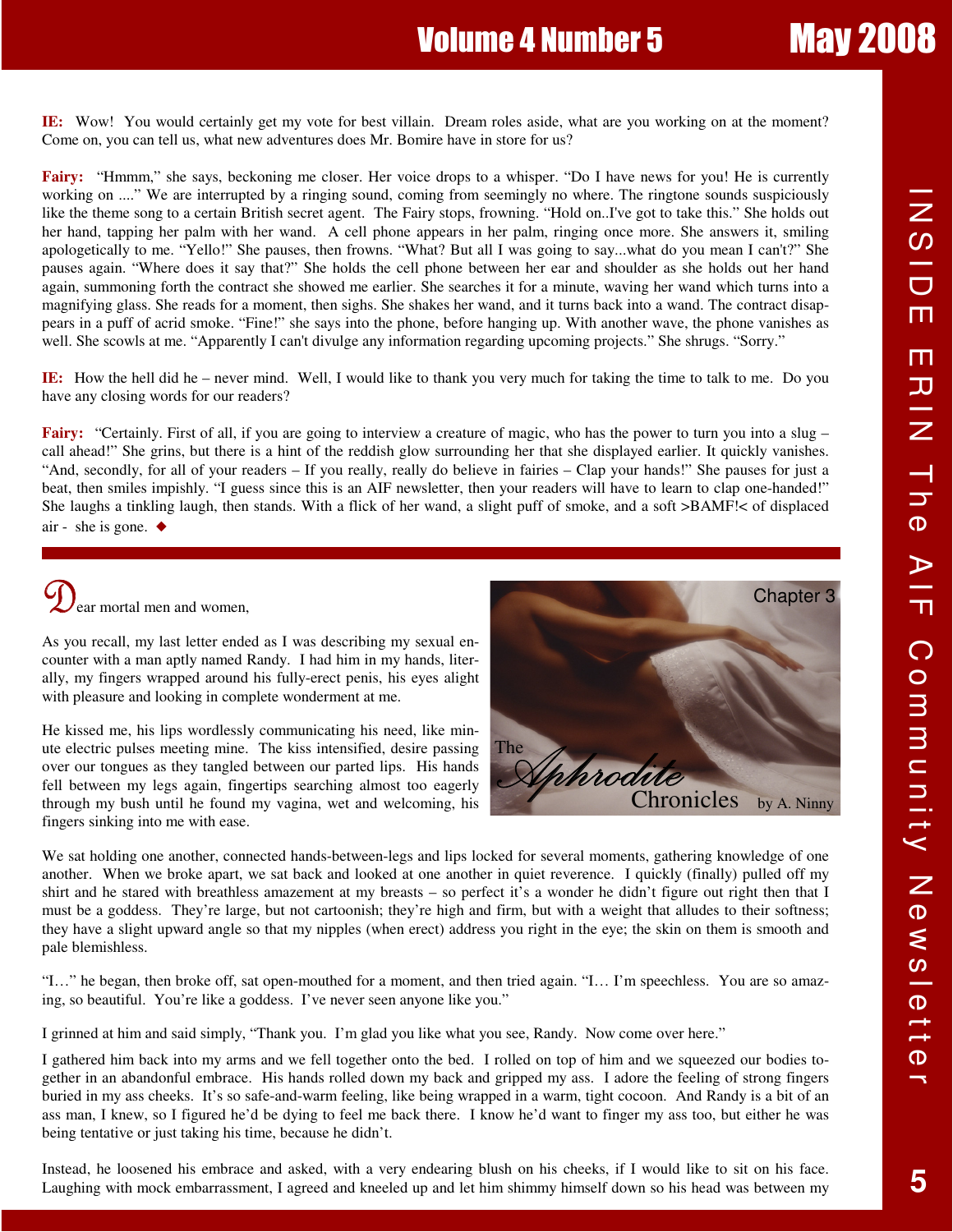thighs. I gripped the headboard for balance and lowered my pussy onto his mouth. He gripped my ass again and ran his tongue over my pussy. It felt delicious and new, like eating freshly-picked strawberries on a rainy day, and sent a chilly shudder through my body. "Mmm, that feels great," I encouraged him. He continued eating me out, sending everything from little jolts of electric pleasure to full body blasts of wonderment into me. He did also finger my ass, which only added to the pleasure.

I turned around and returned the favor, lying on him and sucking his cock in sixty-nine position while he tried and mostly failed to keep his mouth on my pussy – He was just in too much pleasure to concentrate.

I would have liked Randy and I to screw slowly, beautifully in numerous positions. I rode him in cowgirl position for a few moments, but I could tell from his eyes that he had something in mind. As an immortal goddess, I've been around for tens of thousands of years. I've been with literally hundreds of thousands of men. And there's a common woven trio of threads that runs through the vast majority – I'd say 90% of them. These are, they prefer to fuck doggy style, they cannot hold out for more than a minute when fucking doggy style, and once they orgasm, they're done. Kaput. Off to sleepy-land. This is obviously a problem for me. I'm a love goddess. I can go on forever, have dozens of spectacular orgasms. But when I'm with a mortal, I have to take what I can get.

I decided to give Randy what he wanted. I climbed off and got on all fours. He was so happy he almost whooped with glee and quickly lined up behind me, an endearing, yet amusing response. When he sunk into me, I looked back and saw his eyes staring down, admiring my ass, admiring his cock as it was sliding into my pussy. He was in his own little world back there, at least for a moment, until he looked at me and gave a sheepish grin. He tried to make it last. I know he did. He moved slowly, waiting between strokes for the sensation to die. But it still only took about five or six slow thrusts, and then he lost it and came, fucking me hard through his orgasm, his cock deep in me, finding those places that really only come into play when fucking doggy style. I touched my clit and came with him, sinking to the bed with him panting on top of me.

We talked for a few minutes after that, with me trying to keep him engaged and awake, but I could see his eyes drooping. A wave of frustration built up in me. How do mortal women, who don't have access to tens of thousands of years of sexual experiences, tolerate men who last five seconds then fall asleep? How does the erotic media get away with depicting men with endless stamina, when that simply isn't the reality? Is the man who can outlast me really out there? I vowed right there to begin a quest to seek him out, and by doing so, learn his secrets to share with women everywhere.

I invite you along with me as we begin my next chapter, and encourage you to seek the secret for yourselves.

Wishing you all wonderful love,

Sphrodite

### **Programming Erin: Introduction**

There are more than a few things that new authors need to consider when deciding to write a game and one of the most important of these is which of the many authoring systems should be used to write it. I would say that a lot has been said about this subject but it is probably more accurate to say that the same little bit has just been said a lot. What I mean is that everyone has their opinion of which system is easiest/most powerful/best to use. Most people would say that ADRIFT is the easiest to jump into and get a game going and I agree, but I also know that it can be tricky to use if you want to do anything very complicated. People say that TADS is a powerful language and it certainly is, but unless you are already familiar with programming expect your learning curve to be long. Does this mean that programmers should always use TADS and nonprogrammers should always use ADRIFT? Of course not. What it means is that, as others have said before, the new (or old) author needs to find the system that best matches their own style. The tricky part is figuring that out without spending weeks or months trying each of the programs in turn. That is where we come in (or at least where we hope to).

Beginning next month, *Inside Erin* will be starting a new feature called "Programming Erin." This will be a fairly detailed comparison of five of the most common authoring systems out there by members of our staff. We will have sections for ADRIFT, TADS 2  $\&$  3, and Inform 6  $\&$  7. Each month we will take a common problem or task involved in writing a game and show how it can be handled in each of these programs. We will be starting with the basics. The first month will be a discussion of how to get things set up. What program you need, where to get it, how to organize the project, basically everything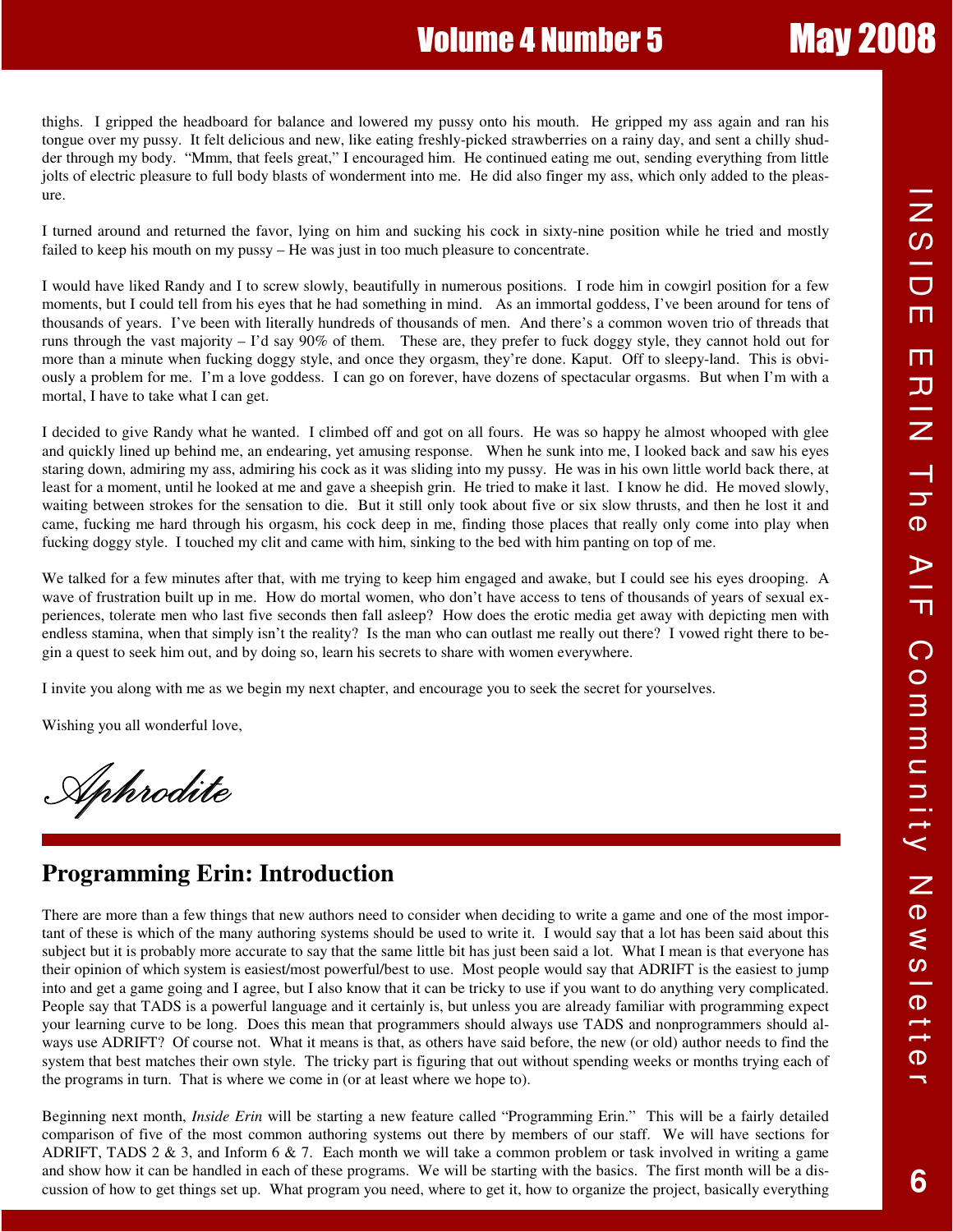you should need to get you to the point where you are actually ready to start writing. The next month or two will handle creating the basic building blocks of a game. Things like rooms, objects, and people. So far it sounds pretty basic and like a lot of tutorials that you have probably seen. Hell, it sounds a lot like MY tutorial that just wrapped up in the newsletter, but here's where we break the mold a bit.

Each following month we will take a look at a specific task and show how to implement it in each of the five programs. They will all still be happening within the same game world that we are creating but each will be, for the most part, a standalone problem. Object creation and manipulation, character movement, conversation, clothing, body parts, sex, the list goes on although I'm being purposely vague about the specifics (mostly because I don't know what they are at this point). I think that what you will find in reading this feature is that certain programs handle certain problems better or worse than others do. And that is really what we are after here, a way to show the pros and cons of each program, to show what hoops you have to jump through to get the program to do what you want it to because no matter what program you choose, there are always hoops.

I have another goal in mind and I hesitated whether or not to share it with you since it is not much more than a pie-in-the-sky dream at this point. At the conclusion of the feature I hope we will be able to release a game, including all the examples that we are planning on going over, in all five programming language. These would be five identical games, games that should be nearly identical to play, but which also include the full source code to show how very different they were to program. If anyone is familiar with a game called "Cloak of Darkness" then you will know where I got this idea but unlike that game, this one will include all the extra content needed to turn that IF game into AIF. I hope this will be a resource to new and existing authors alike for generations to come. Ok, got a little carried away there.

In addition to handling the TADS 3 part of this feature, Knight Errant will also be the one pretty much organizing the whole thing. He is the one designing the game that the rest of us will be implementing but he is looking for feedback. He will get some from us but what we really need is to hear from you. Another reason that I was vague as to the specifics above is because we are hoping to hear from you. If there is a specific task that you would like to see us go over then please let us know. You can send any comments or suggestions directly to Knight Errant at sigmundvondanzig AT gmail DOT com.

We invite you all to join us on a ride. We're not exactly sure where we'll end up but sometimes that makes the trip all the more exciting.  $\blacklozenge$ 

Hi everyone, Knight Errant here. Some of my favorite moments in AIF are when the sex scene provides insight into a character's personality and fantasies. When done right, it's incredibly hot and really makes the scene stand out. As an example, I've chosen a couple select bits from A. Bomire's *Last Minute Gift.*

>angie, rub pussy

Angie sits upon the bench, and runs her hands over her thighs. "Do you want to watch?" she says as she cups her sex in the palm of her hand. You nod your head as you turn to face her. She leans back against the wall, and closes her eyes as she traces the outline of her pouting lips with the fingers of one hand. She brings her hand up to



her face, and sniffs her fingers. Opening her eyes, she slowly licks her juices from her fingers before lowering her hand to her waiting opening again. "You know," she says. "I see guys standing outside the store all the time, looking in at me." She cups her breast with one hand, pinching the nipple. "They stare at my breasts, and I know they are picturing me in some sexy underwear." She cups her other breast. "I think of how their big cocks are getting hard, like yours," she continues, staring at your crotch. You grin at her, and begin stroking your erection. Angie's eyes follow your hand, as her fingers continue playing with her pussy.

"Later, after I close," she says as she watches you. "I sometimes come in here, and I think of those guys out there, watching me, wanting me, wanting to put their big hard cocks in me." She closes her eyes again, as she plunges her fingers into her snatch. She gasps, and begins pushing and pulling her fingers in and out of her opening. Her other hand moves over to begin rubbing at her erect clit. You watch the sexy clerk stroking herself, and continue to stroke your thick cock.

"What do you think about them doing?" you prompt Angie.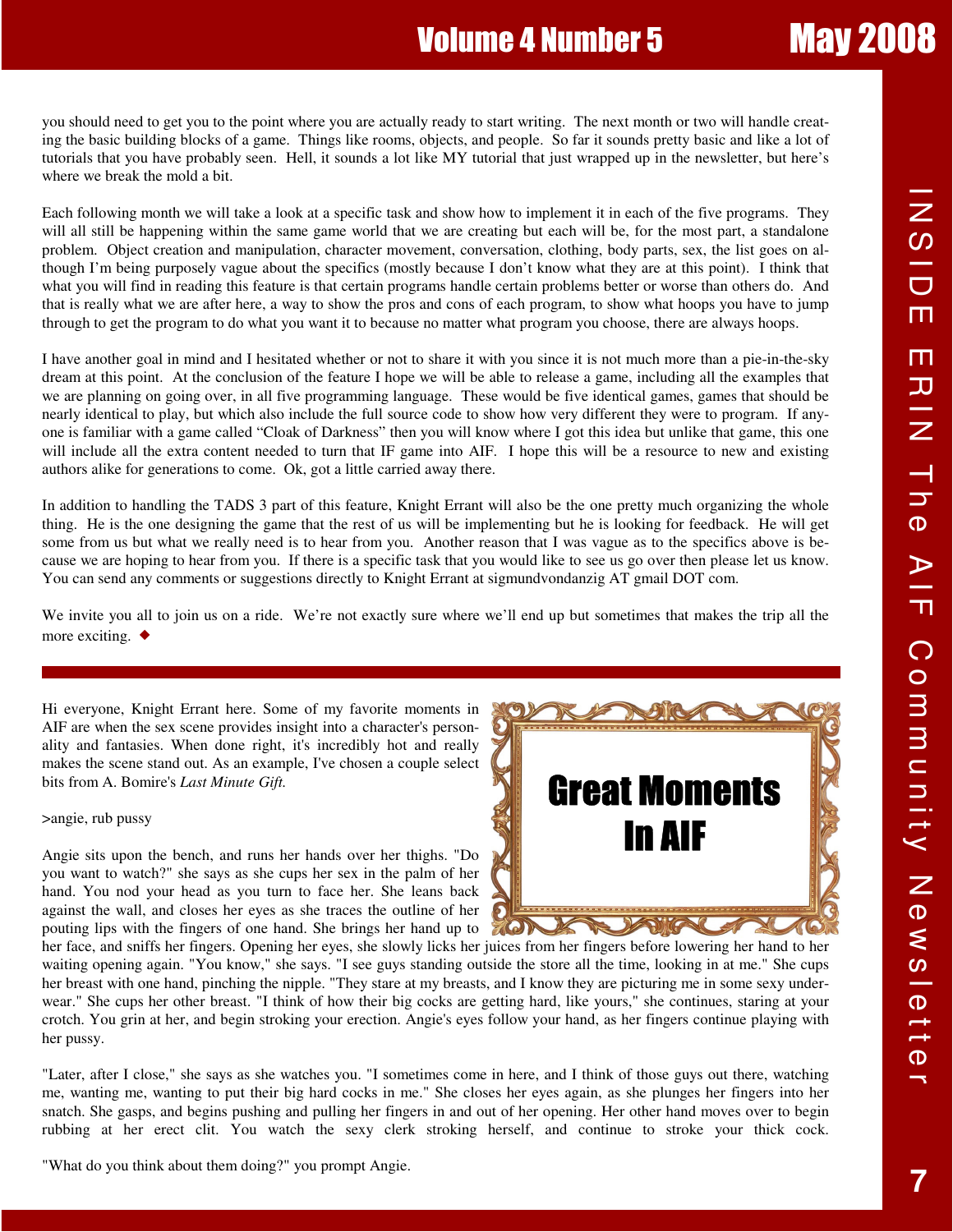<u>In the Common Section</u>

"I think about them wanting to fuck me, fuck me hard!" she groans, her fingers pistoning in and out. "I think about sucking them off," she says, as she sucks on the index finger of one hand. "And about them coming all over my tits," she says as she grabs her breast. "I think about them pushing their big cocks into my pussy,' she continues, as she stands up and turns around, now kneeling on the bench with her back to you. You look at her sexy ass, and can see her fingers still hard at work on her dripping pussy. "I think about them taking me from behind," Angie groans. "Oh God...mmmmm..." Angie moans as she moves her fingers from her snatch, and begins rubbing her tight buttocks. "Sometimes...oooh...when I'm really horny," she says, "I... aaah...think about them fucking me in the ass!" Angie slides one juicy finger into her ass. She is really panting now, and leans against the wall as she slides her finger in and out of her ass. Her other hand is busy flying over her engorged clit. "Oh yes.. mmmmm...Oh..Oh...OH...I'm coming!" she screams as her body starts to buck. "I'm cominnnnNNNNNGGGG! AAAAAH!"

As you watch Angie's body explode in orgasm, you reach climax as well. You begin spewing your seed all over Angie's back. You paint her back with your juices as Angie slowly comes down from her orgasmic high. When you are finished, you help clean Angie up.

### >assfuck her

You reach down to caress Angie's wonderful buttocks, your fingers tracing the graceful curves of her cheeks. You clasp her cheeks in your palms, and look into the eyes of Angie. "You know," she says, "I often fantasize about doing it that way with the guys who shop here." You pause a moment, trying to think of what she means. Angie turns in your arms, and bends over, thrusting her tight ass at you. "You know," she says, wiggling her buttocks at you.

You mentally thump yourself on the forehead, as your thumb traces the crack of Angie's ass. "Do you want to?" you ask, your cock throbbing in anticipation.

Angie gets a wild look in her eye. With a hoarse whisper, she murmurs "Yes!" You place your thumb at the puckered opening, and press gently, easing it open. Angie moans a little, and you withdraw your thumb. Reaching underneath her, you gather some of her juices from her dripping pussy, and spread them over her opening. You also push your cock into her pussy, getting it good an lubed with her juices. Angie wriggles at you, enjoying the feelings so far. You place the engorged head of your cock at her opening, and pause. "Ready?" you ask her. Angie sets herself, and nods back at you. You slowly press your cock against her, easing it into her tight opening. Angie groans, and you feel her muscles clamp down on you. You pause a moment, and let her grow used to the feeling. Soon, she relaxes, and you begin pushing yourself into her again. You can't believe how tight she is, and you aren't sure you'll be able to get all the way in. You take it slow, very slow, and almost before you know it, you're completely in.

"Ooommph!" Angie pants. "God, I feel so full!" You grin, and slowly withdraw. Just before you are completely out, you begin pushing back in again. You can feel Angie's muscles squeezing your member, but she is starting to relax enough for you to really begin fucking her. Angie bends over even more, resting her palms on the small bench, and spreading her legs even wider. You really start pumping now, as you feel her track relax as Angie starts to get into it. She moans in time to your thrusts, and reaches one hand under her body to play with her pussy. You grab her ass in your hands, and really pound away at her.

The sexy sight of your thick cock violating her tight opening and her toned ass pressing back at you is too much, and you can feel your orgasm approaching. You start to warn Angie, but she is already bucking with her own orgasm. You feel the muscles in her ass clamp down hard on your cock, and that is enough for you. With a cry, you come, filling her anal cavity with your juices. The extra lubrication is enough to let you start pumping again, and you do, pistoning your spewing cock into her ass. Angie screams again, as another orgasm wracks her body. You feel her legs trembling, and she collapses on the floor, her fingers still furiously stroking her swollen pussy. Free of her tight opening, your cock fires load after load of semen all over the naked body of Angie, until you, too, are too tired to stand, and you sink gratefully onto the bench.

After resting, panting on the bench, you help Angie up, and help her clean your semen from her body. The two of you relax in each other's arms on the bench.  $\blacklozenge$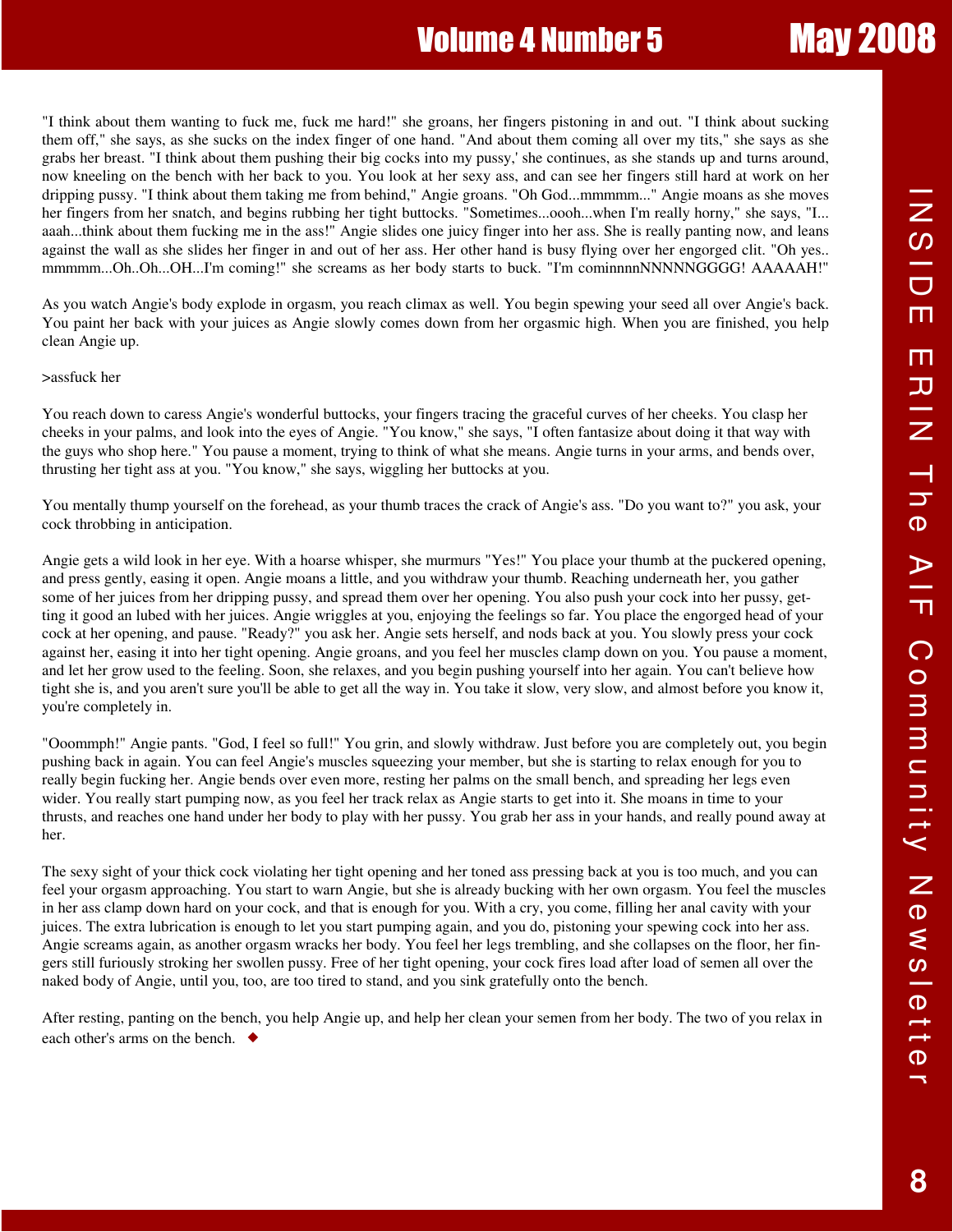Game<sup>®</sup>

**Reviews** 

### **The Camping Trip**

A Review by BBBen

| Game Info: | The Camping Trip                                                    |  |
|------------|---------------------------------------------------------------------|--|
| Released:  | 14 Aug 2006                                                         |  |
| Author:    | GoblinBoy                                                           |  |
| Platform:  | TADS <sub>2</sub>                                                   |  |
| Size:      | 830 kb                                                              |  |
| Content:   | mf, mmff, underage                                                  |  |
| Game Type: | Sex romp                                                            |  |
| Length:    | Medium (with plenty of sex)                                         |  |
| Reviewed:  | April 2008                                                          |  |
| Extras:    | Winner of two Erins in 2006: Best Male NPC and Best Threesome/Orgy. |  |

#### **Basic Plot**

You are going camping with your virgin girlfriend Becky, your best friend Mike, and his slutty girlfriend Melissa. Mike issues a challenge to you – each of you has to try and score with the other's girlfriend. Who will win, and who will claim Becky's virginity?

### **Overall thoughts**

Despite the praise and awards that other games by GoblinBoy have achieved, this is actually my favourite of his games. It is, I think, the hottest one he's put together and as a consequence (and because of the branching story paths) I have replayed this one. There aren't too many AIF games that tend to warrant replay, so that's pretty high praise.

There's definitely a dark side to this game – it has the twisted and anti-romantic approach that GoblinBoy regularly employs, to give more of a depraved sexual thrill than a wholesome one. This is particularly embodied in the amount of sex the main character, potentially, watches his innocent girlfriend have with Mike. It's not the kind of thing that I've ever had the stomach to write myself, in past, but I can see why it's popular, and in many ways stands out among AIF games.

#### **Puzzles/Gameplay**

This game gives the player two main, branching story paths. This is very interesting, and probably the most impressive thing about the game. Figuring out the puzzles to advance the plot or choose the plot direction isn't too hard, but there are hidden things to find and a good level of interactivity.

There are some well executed moments, like the spin the bottle game, that mix up the conventional AIF SSS gameplay, and give different approaches to similar situations depending on the player's choices.

#### **Sex**

The sex is, unsurprisingly, the focus of the game. It works very well, though as I commented before it's a little bit more perverted than some AIF sex. The 'wife swapping' theme (though it's really girlfriend swapping, but you know what I mean) throughout the game is explored quite thoroughly, as well as a fair bit of teen/underage type sex. If those kinks work for you then this will be a very hot game; if not then I'd avoid it, as you're definitely going to run into stuff you won't enjoy, even on the 'good' path (where you win with Becky).

As I also said before, there's a lot of sex in the game, particularly at the end, incorporating a mix of traditional SSSs, restricted sexual situations, sex toys and a few commands that you cannot normally use in a game.

### **Technical**

There may have been a few minor bugs in the first release, but as the game is quite sophisticated that's excusable, and I believe the latest version is technically clean. It's reasonably technically ambitious and still polished, so that's very good.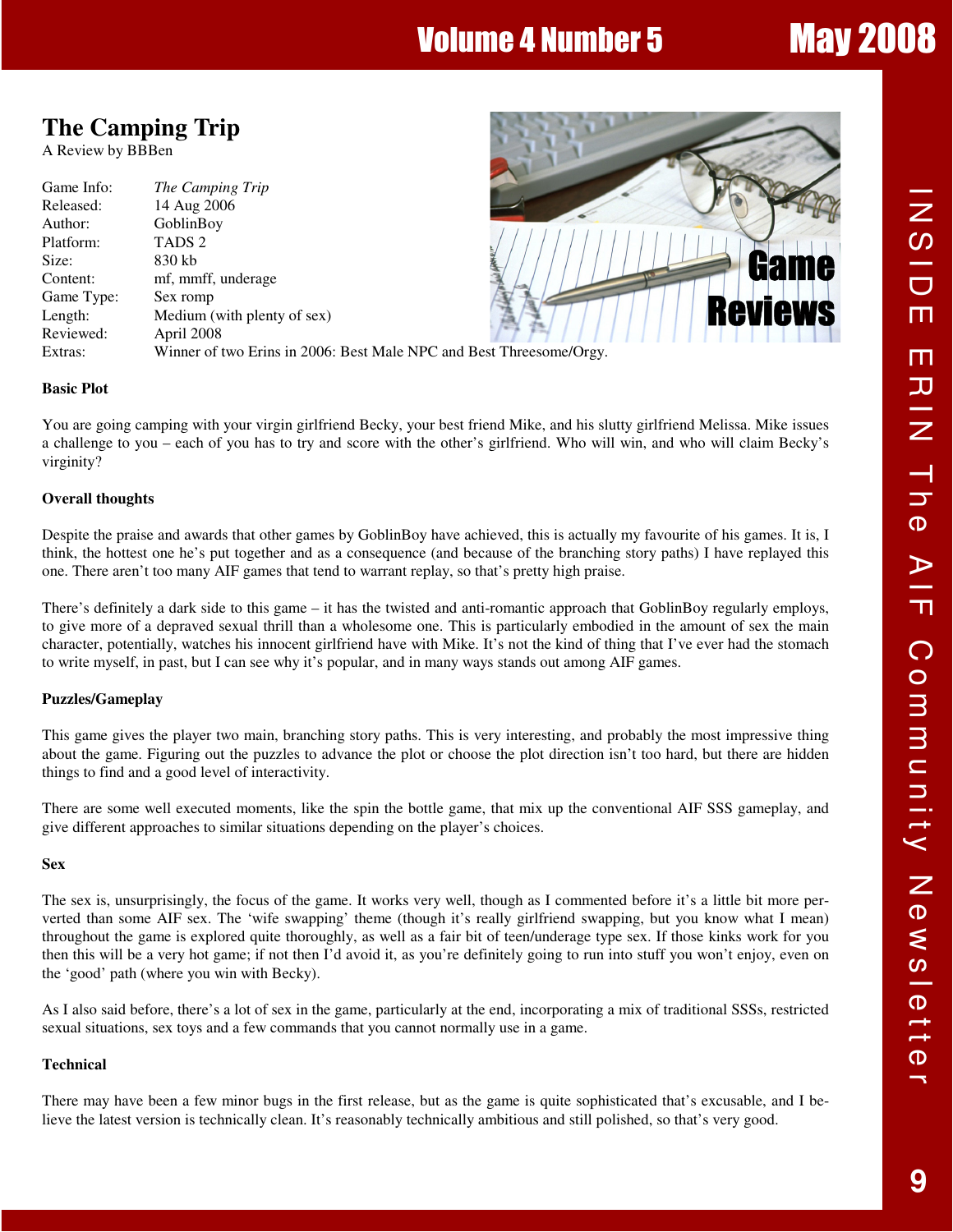#### **Intangibles**

There's a definite feeling of the author being really inspired in the writing of this game, and that's very enjoyable to read. Of course, with the amount of content GoblinBoy has produced recently he doesn't seem to have much lack of inspiration, but this work is the one in which I particularly felt there were no real 'going through the motions' moments, that will tend to creep into a repeat author's games. This was GoblinBoy's second released game but apparently his first AIF project, so it has the freshness of someone coming newly to the scene with good ideas.

#### **Final thoughts**

Every new author that comes along and really makes a mark in AIF always has a few less inhibitions in certain areas than the authors that came before. This can unleash a floodgate of imitators in some cases as the community accepts that a certain kink is now okay. It hasn't happened too many times recently, and hasn't really happened even with GoblinBoy, but I definitely did get the feeling with *The Camping Trip* in particular that GoblinBoy was pushing certain boundaries that had grown up in AIF. He's pushed them further since, but to my mind this was the game that had the biggest impact.

I can't say that I really want to lose myself in GoblinBoy's world – it's too evil – but it's definitely hot, and that's really the most important thing. I debated whether to give this game an A+, but I think I'll leave that score open for GoblinBoy's works in progress, to give him something to shoot for… Anyway, top marks for effort, innovation and skill; this game is a keeper.

**Rating: A**

### **The Magic Portal**

A Review by A. Bomire

| Game Info: | The Magic Portal v1.20 |
|------------|------------------------|
| Released:  | April 10, 2008         |
| Author:    | Morbo                  |
| Platform:  | <b>RAGS</b>            |
| Size:      | 6.82MB                 |
| Content:   | f/f, mind control      |
| Game Type: | Combat                 |
| Length:    | Medium                 |
| Reviewed:  | March 2008             |
| Extras:    | Pictures               |

#### **Basic Plot**

Your best friend Amy hasn't been seen by anyone in a couple of days, so you stop by her apartment to see if there is anything wrong. Inside you find a ring of stones which sucks you into another world - a world dominated by a mind-controlling sorceress, Zione, who has Amy enthralled in her dark, forbidding tower. Your job is to fight your way through the seeming endless supply of slaves populating the forest surrounding the tower, and then find and free your friend before you succumb to the Zione's powers yourself.

#### **Overall Thoughts**

This game is yet another release from the folks over at *Hypnopics Collective*, (http://www.hypnopics-collective.net), a mindcontrol fetish website. As such, this game focuses upon mind control. Certain aspects of mind control are definitely outside of my interest area, which does not include the really heavy dominance-submission type of control. However, I find that games such as this and the previous games released by the same author (*Little Slave Lost - Chapter Zero* and *Little Slave Lost*) are just fine. If you find mind control and mild dominance-submission distasteful, then perhaps this game isn't for you. This review is based upon version 1.2.0 of the game, which is two releases after the first, fairly buggy, release.

#### **Puzzles/Game Play**

This game combines the type of mental control found in the author's previous two games with combat and role-playing. You, the player, start out with certain stats which are cleverly derived by answering a couple of questions put to you by the player's guide and mentor, the wizard Raknos. Raknos also provides you with the weapons you will need, which instead of swords and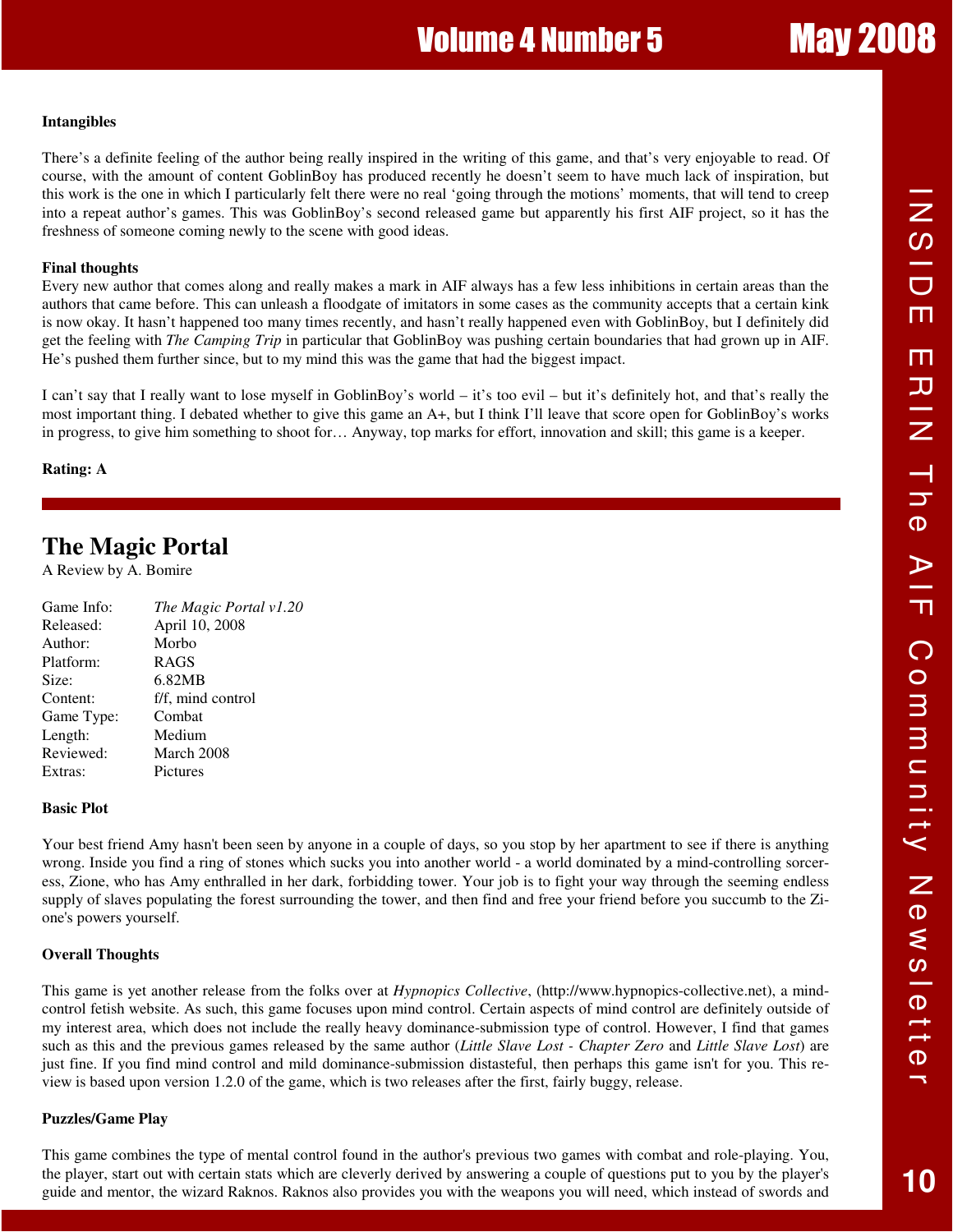daggers are pendants and tomes of hypnosis that you use to mentally war with your opponents. As the game progresses, you are given the opportunity to improve your stats and your weapons, and you will need to do so as the slaves that the sorceress Zione throws against you grow increasingly more powerful as the game moves on. Raknos also provides some other useful items, some of which you must quest for, and others you can purchase outright with the gold you gain from battling opponents.

In this later release, the author has attempted to correct a problem from the first release - namely that you need to battle a LOT of enemies to amass the huge amount of gold required to maximize your stats and weapons. And you will need every advantage you can get, as even after making the rest of the game a little easier, the final battle is still pretty hard. The author has also allowed the player to select his/her difficulty level: Normal, Difficult, and Impossible. I played through on Normal mode, and still found the final battle pretty hard. I'd hate to see what it is like on "Impossible"!

The puzzles in the game seem to consist of finding your way through what appears to be a forest maze, fighting against Zione's minions and finding the tools and resources you need to increase your fighting power. Also, you need to determine which of your "weapons" work best against your opponents, as different opponents have different strengths and weaknesses. Once you get the forest mapped out, and figure out which weapons work on each opponent, the game settles down into a series of battles, over the same opponents. This can get tedious, but Morbo has listened to the advice from players and offered a helpful stag who shows up now and again to give the player some gold - thus negating the need to fight as many opponents. And, you can also buy some items from Raknos to completely avoid fighting if you wish.

#### **Sex**

There isn't so much sex in this game (although there are a few lesbian encounters) as there are pictures of naked women. These women use their mental abilities and physical charms to lower your resistance. As you begin to lose, you get more and more naked, and the pictures of the women become more provocative when you either defeat them or lose to them. The author has added some more descriptive scenes of girl-on-girl sex, but none of them are the hot, racy, XXX scenes that you may find in your average AIF game. The focus of this game is on the game play, not the sex. Players who are used to the explicitness of the usual AIF game will be disappointed.

#### **Technical**

The original game release had some flaws in it that the author corrected in this release. However, I was still able to find a couple of areas where enemies spawned in rooms that the player wasn't in, leading to a phantom enemy chasing you around the forest. Eventually, you meet up with your foe if you wander enough, or you meet up with another enemy who will over-ride the phantom one. It isn't a game ending experience, just annoying.

#### **Final Thoughts**

I really enjoyed the first two games by this author (well, one of them was actually an introduction to the RAGS system), and was looking forward to playing this game. Unfortunately, I didn't enjoy this game as much. Combat games are fairly hard to do, as it always seems to boil down to repetitions of "You attack and she resists. Then she attacks and you are hit." Relatively short descriptions too often become too repetitious, and long descriptions become too tedious to read over and over. A good middle ground is difficult to find. I found Morbo's attempt to be about average, which is reflected in the rating that I gave this game.

**Rating:** B-